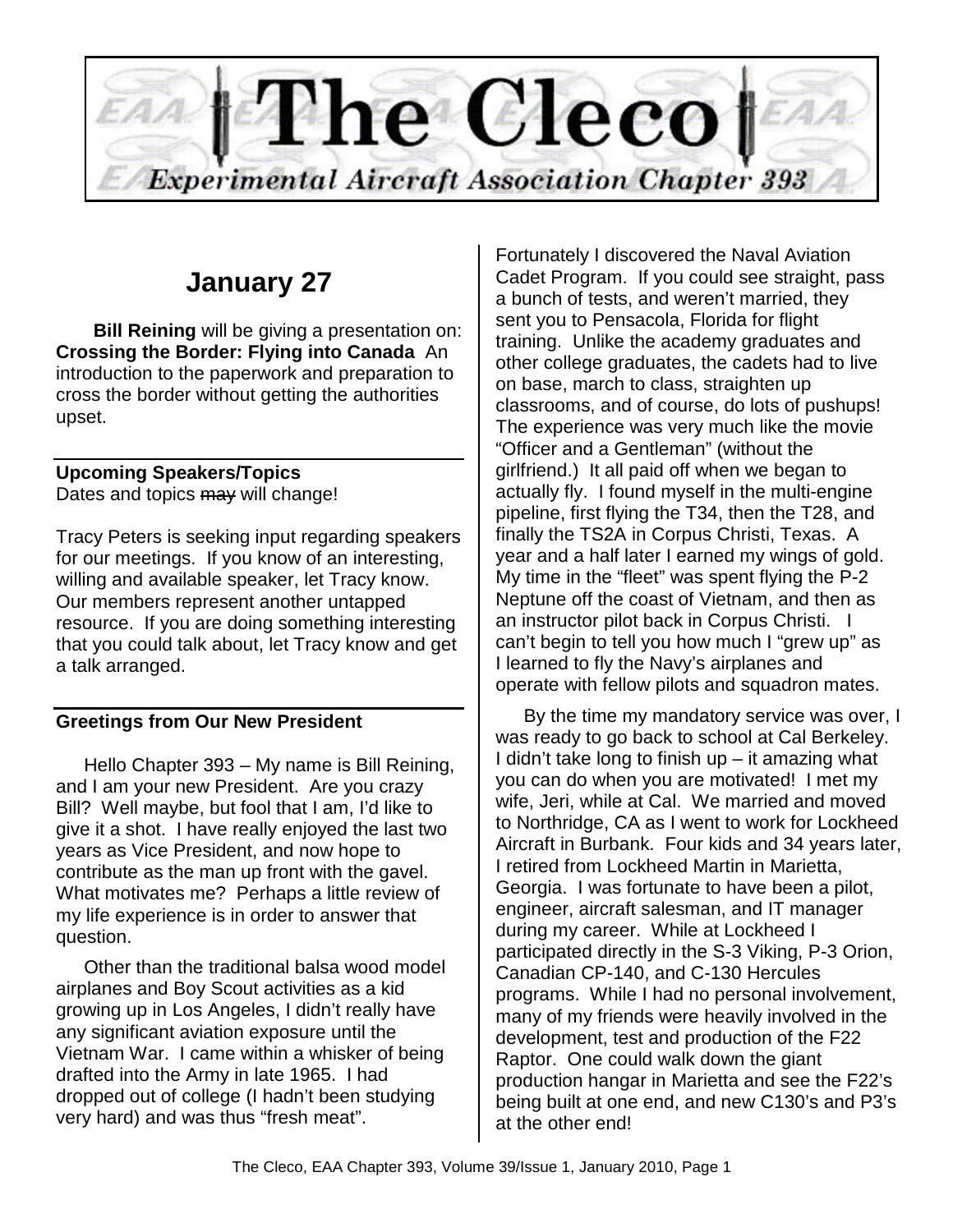Like so many others, my exposure to the EAA began at Oshkosh five years ago, when my wife and I attended AirVenture. Whereas my wife had had enough after 3 days ("gimme the rental car keys, Bill") I was hooked. I have been going ever since. My second son, Jon, came along the following year. He got so excited he decided to get his private pilot license. He did, and just last fall added an instrument ticket in our jointly owned Cessna 182. Meanwhile, we decided to build an RV-10 together. We have completed the tail and are now in the wings.

Well, I hope this background will serve to explain why I'm here in Chapter 393, and looking forward to the next two years as President. I should hasten to add that part of the reason I volunteered for the job was the talented people who serve the chapter as fellow officers. My goals are pretty simple: continue our excellent Young Eagles program, and support a varied program of speakers and activities to further our member's interests in homebuilt aircraft and aviation in general. Please don't hesitate to contact me with any ideas regarding what you would like to see and do in Chapter 393. I read email daily, and can be easily reached by home or cell phone.

#### **The Menu by Rick Bourgeois**

The menu for the next meeting is as follows (for just \$7):

- o Roasted Chicken & Chili Beans
- o Corn Bread
- o Green Salad & Potato Salad
- o Chocolate Chip Cookies
- o Beverages

Let Rick know your suggestions. Some we've already heard are: turkey, and corned beef.

Rick thinks a **pancake breakfast** would be fun. Do you? **Would you attend? Let Rick know!** 

MDPA has agreed for us to have a **refrigerator**. **Donation Needed!** 

#### **Newsletter Editor Quits!** – Harvard Holmes

Yes, it is time for new blood, a new perspective, change for change's sake, and all that stuff! After being your newsletter editor for 4 years and writing much of the material before that, I detect a certain repetition in the style that needs to be corrected. Linda McKenzie has graciously offered to be the new editor. I encourage her to pare down the newsletter to its bare essentials. It will thus reflect more of the members' input, and less of the stuff that I had been providing. If you want to know what is happening in the Chapter, you will have to come to the meetings! If you want certain content in the newsletter, now is the time to provide it. Sit down at the computer and send Linda your ideas and stories.

 I am not leaving the Chapter and I will provide some input of my own from time to time. But, Sara and I have a number of projects that we need to deal with in the coming year, including aging parents. Eventually, I hope to spend more time on my aircraft construction project. But, I am also keenly interested in Bill Reining's proposal to find a place where we can have a Chapter project. I greatly enjoy the social aspects of a group project, aspects missing in building your own aircraft alone in your workshop.

 I am also turning over the web site maintenance to Renee Robinson, a relatively new member that many of you have not met yet. She is very capable with computers and I expect her to pick up the language of the web quickly. Her work schedule will keep her away from many of our meetings, but she is good with email. Renee has several years experience flying ultralights and she is now making the transition to Light Sport aircraft. If you ever had a question about ultralights, ask Renee!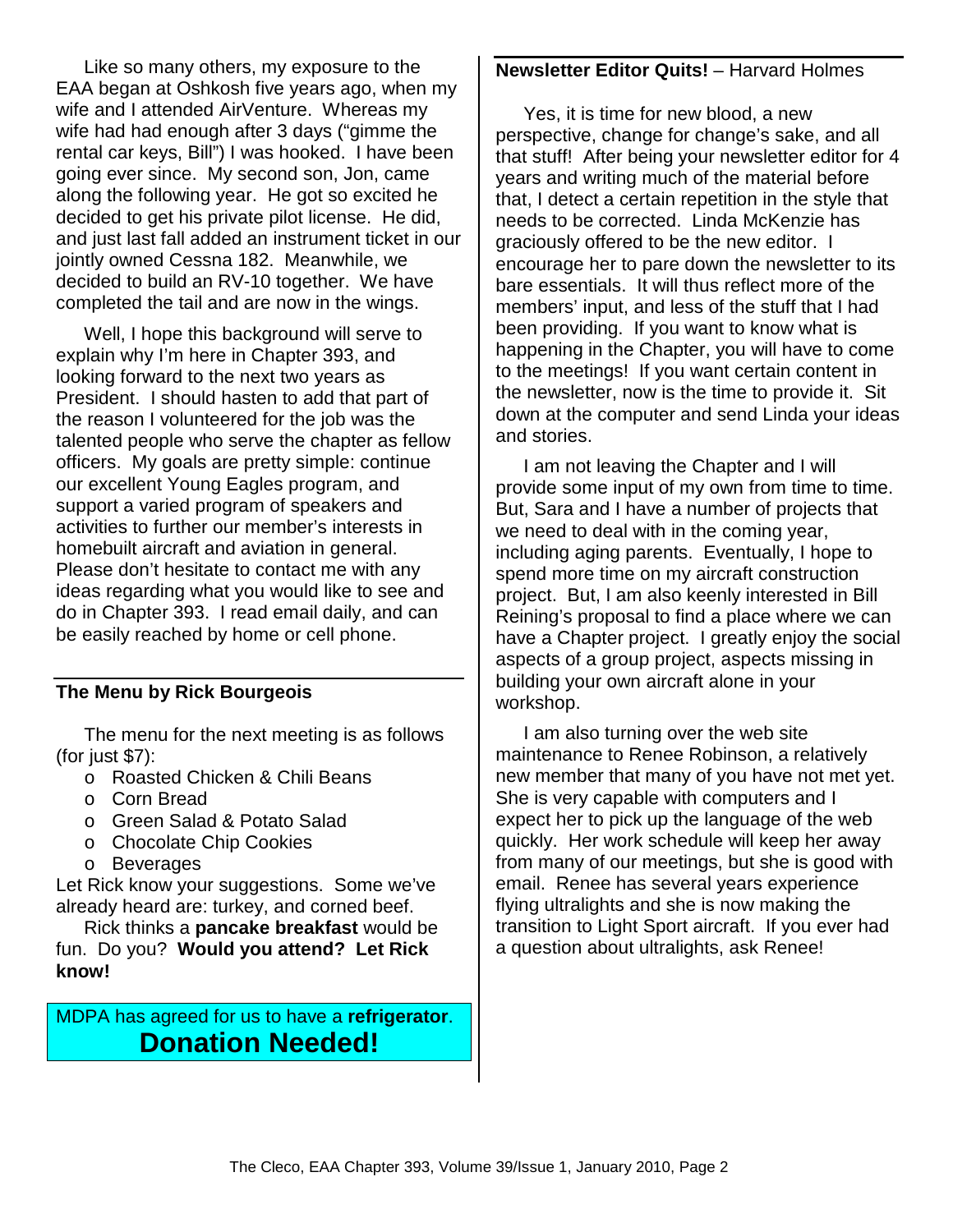### **Fly-outs** by Tom Howard

As always, please let me know if you have, or need a seat, so I can mix and match them.

Fly-outs are usually scheduled on the Saturday following our regular monthly meeting. If the weather is not conducive for flying, the event is often postponed to the following Saturday. Watch for email from Tom TurnPrez@SBCglobal.net, and be sure to give us your email address if you haven't been receiving fly-out information.

#### **We are seeking ideas for new fly-out destinations.**

[Editor's note: Informal fly-outs also occur on irregular Wednesdays. Email HarvardHolmes@comcast.net to get on the list if you are interested. Often there is a spare seat for wingless aviators.]

## **Young Eagles** by Rich Sperling

For the next Cleco (January, 2010) I'll provide a summary of the Chapter 393 Young Eagles Program since 1992, based on an updated report from EAA Headquarters. You will be surprised at how much we have accomplished!

Thanks again for your help in making the Young Eagles Program, a success story we can all be proud of.

Rich Sperling EAA Chapter 393 Young Eagles Coordinator

#### **EAA 393 Christmas Dinner**  December 13, 2009

64 people jammed into Marie Callender's banquet room for a very nice dinner. The Young Eagles program received an award from the Sea Cadets, Concord Ship, for the November 21 Young Eagles rally.



We held a rather lively, and lengthy raffle. The most coveted prizes were the Christmas ornaments that Tom Howard made.

In addition we presented the annual Chapter Service awards and First Flights to: Gene Stangel in his Glasair II S RG; Bill Call and Duane Allen in their Lancair ES; Eric Schuldt in his Volksplane.

Rick Bourgeois was this year's recipient of the Perpetual Member of the Year Award.

Most importantly, Sara Holmes deserves recognition for the hard work she put in organizing the event and with Marilyn Sperling decorating the banquet room.

#### **EAA 393 Board Meeting Notes**  January 5, 2010

Minutes not submitted

#### **Hangar Space For Rent**

West Ramp CCR Ideal for low wing Homebuilt, or Project under construction

\$230/mo (shared space)

Pete Wiebens 925-933-7517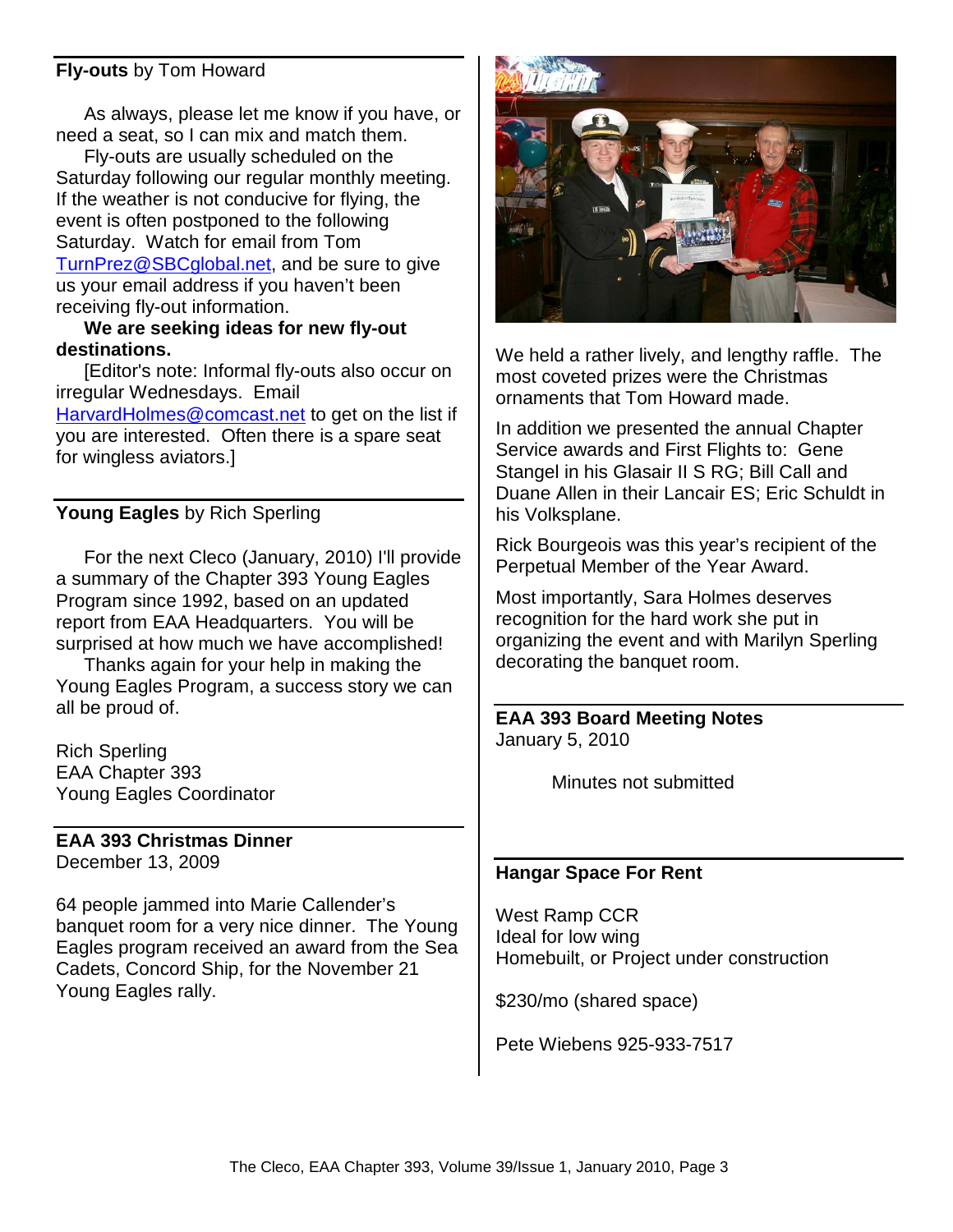## **HANGAR FOR SALE**

Also available for rent at \$400/month

Hangar B-15 South facing \$56,000-with transfer of title **Contact**: Carl Johnston: carl@carljohnston.com or 775-220-3663

1. Hangar has been insulated with 1" foam on metal surfaces, which receive direct sun.

2. Two roof mounted vents; one 16" diameter electric exhaust fan with thermostat, one wind action whirligig type exhaust fan, 24"x24" screened intake port on back wall for induction of cooler air from shaded area behind hangar.

3. Two 4' x 16' reinforced plywood storage surfaces suspended 7' above floor surface provide 128 sqft of off-floor storage, leaving 100% of floor area usable. These storage shelves are supported & strengthened by multiple manufactured beams on each side, suspended from steel hangar frame with stout chains at corners.

4. Both side bays include suspended flourescent lighting fixtures, in addition to wall switched Mercury Zenon light at roof peak center.

5. The floor is level concrete, covering the steel framework.

6. The maximum clearance with the large hangar door open is 10'6".

7. Included are: 42" x 72" steel work table, compressor, file cabinet, side table & carpet.

## **HANGAR FOR SALE**

Hangar B-11 \$60,000 Contact: Steve Crews: steve@bayareastairs.com or (707) 310-6276

#### 1. Hangar is south facing

2. In the central area, there is 2" insulation on the ceiling and 4' down the walls

3. The parts that are not insulated are painted white

4. The roof has been painted white to reduce heat in the summer

5. There are 2 electric exhaust fans

6. It is part of the Buchanan Hangar Owners Association-dues are \$501.62 quarterly

7. Property tax is \$64.42 due annually

8. It is an Executive I type=1,067 square feet



## **AIRCRAFT FOR SALE**

#### **AIRCRAFT SUMMARY**

 Year: 1974 Type: CITABRIA 7KCAB Airframe Total Time: 7568 Hours Engine/HP: 150 HP Engine Times: 1131 SMOH

## **AVIONICS**

New Garmin transponder GTX327 **OTHER EQUIPMENT** 

#### **All new:**

Engine baffles **Alternator** Volt regulator Oil cooler Over sized Heavy duty pedals front & back seats BC700 oil filter adapter Beefy tires 8.50 x 6

(continued next page)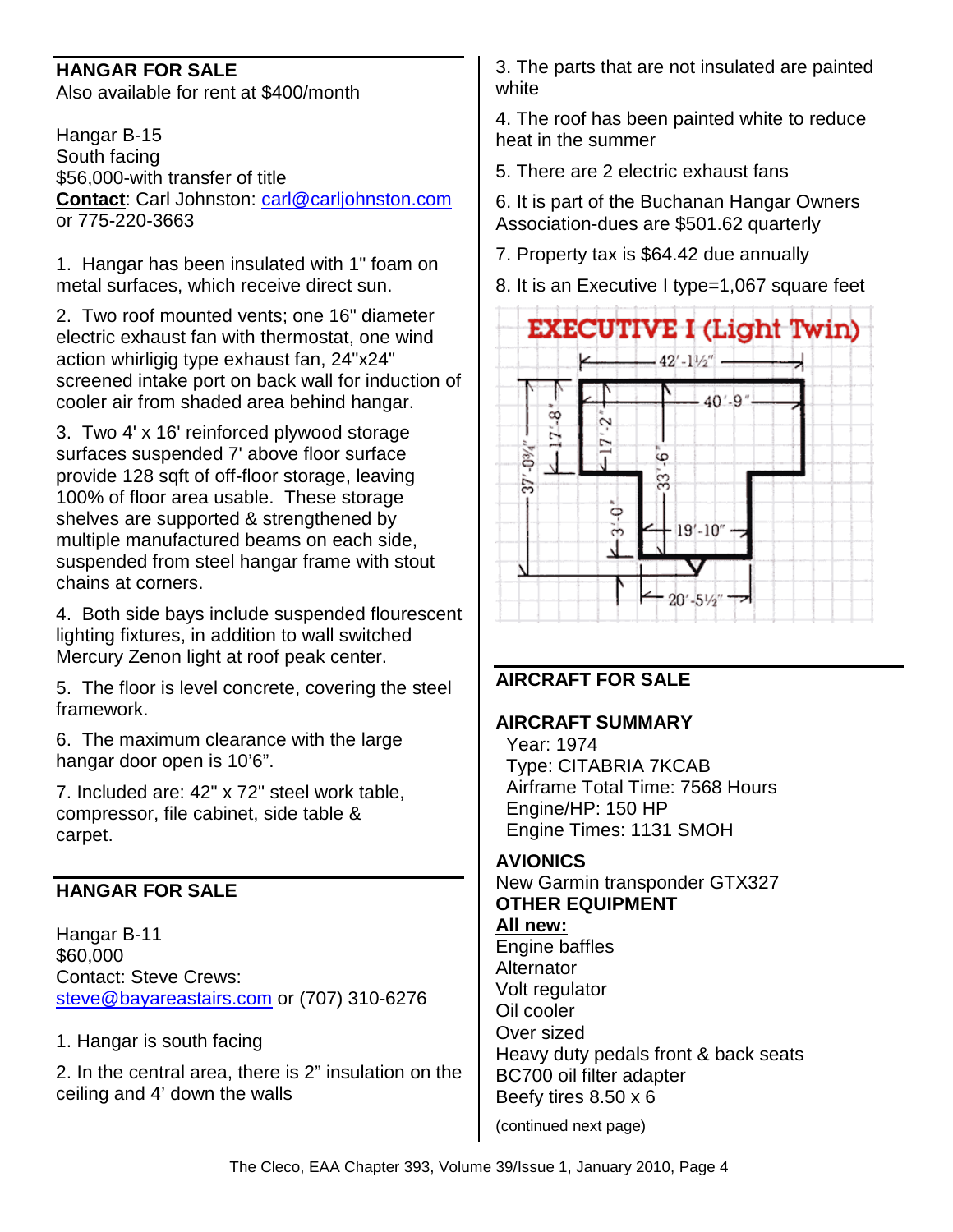## **EXTERIOR**

New wings w/ large gas tanks (\$17K)

#### **INTERIOR**

New Oregon Aero seats, new interior

#### **REMARKS**

ANNUAL GOOD THRU 12/2009 NDH





See Trade-A-Plane for more information: www.trade-a-plane.com/clsfdspecs/837368

## **CONTACT**

Steven Crews 707-310-6276 (phone)

## **Thanks to our Donors and Sponsors**



## **925 689 7220 or 676 5800**

www.alpinepastry.com

**The Experimental Aircraft Association Chapter 393 of Concord, CA**  P.O. Box 6524, Concord, CA 94524-1524 http://www.eaa393.org/ Email: nle@eaa393.org

Officers/Appointees for 2010-2011

President: Bill Reining pres@eaa393.org 510 479 7260 Vice President: Tracy Peters veep@eaa393.org 925 676 2114 Secretary **Pete Mitchell** secty@eaa393.org 925 586 6491 Treasurer Bob Belshe treas@eaa393.org 925 376 7677 Newsletter Ed. Linda McKenzie nle@eaa393.org 925 283 3119 Tech. Counselor **Rick Lambert** tc@eaa393.org 925 323 0041 Young Eagles **Rich Sperling** yec@eaa393.org 925 356 5656 Dinner Coordinator **Rick Bourgeois** RicFlyer@Comcast.net 925 432 9076 Fly-out Coordinator Tom Howard TurnPrez@SBCglobal.net 925 933 6015 Government Affairs **Rich Cunningham** Ex-President Ken McKenzie ex-vp@eaa393.org 925 283 3119 Photographer Tom Howard photog@eaa393.org 925 933 6015 Webmaster Renee Robinson webmaster@eaa393.org 510 828 1734